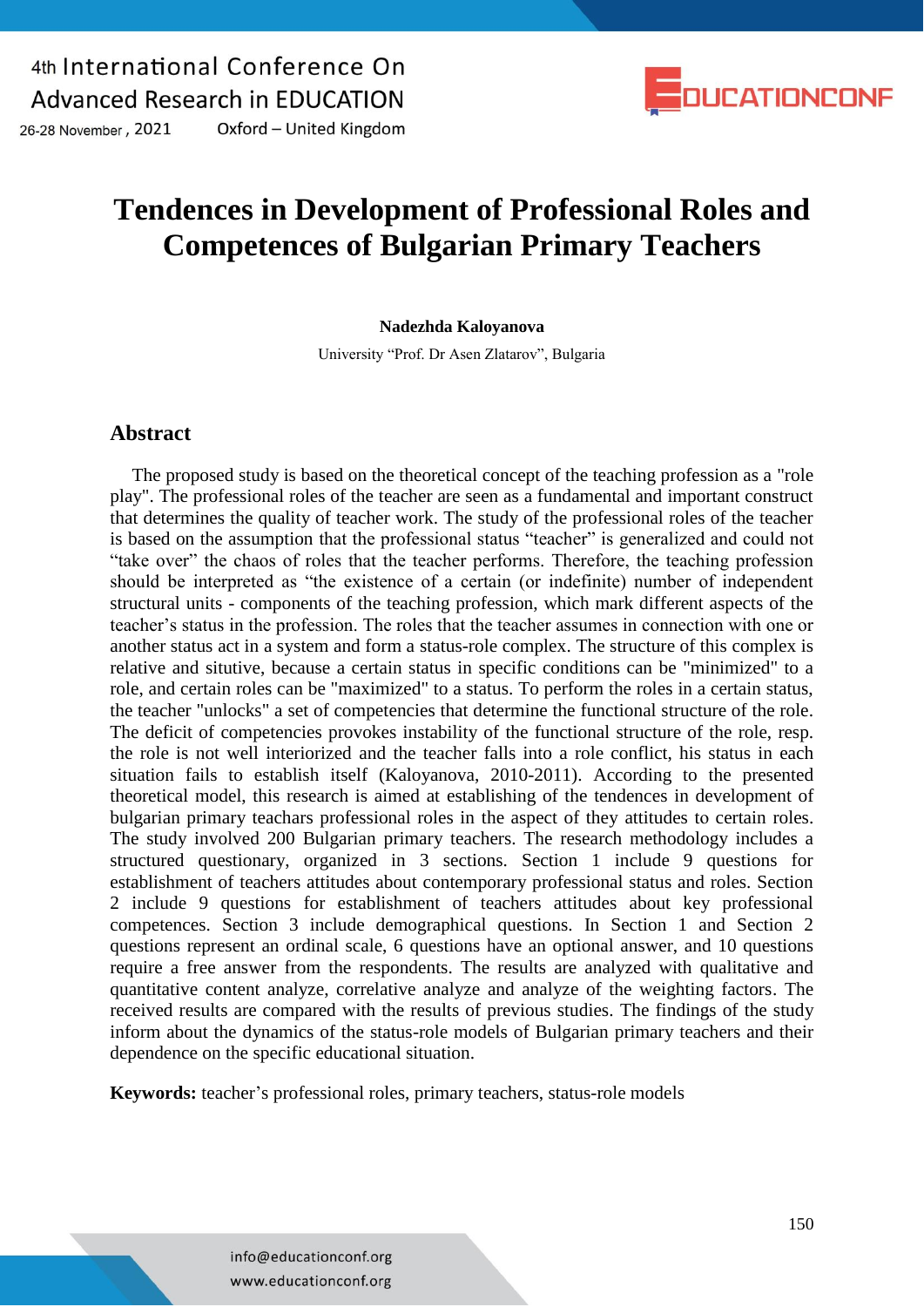

26-28 November, 2021 Oxford - United Kingdom

#### **1. Introduction**

The study is based on the current concept of the teaching profession as role-playing. This concept enters the educational sciences of social psychology, where role theory is seen as fundamental to the explanation of human behavior in various social situations. This theory is particularly influential when looking for ways to study and improve the social effectiveness of the individual and achieve resilience and mental comfort in an increasingly complex social environment.

#### **1.1 Theoretical justification of the study**

The leading concept of "role" is understood as "a normatively prescribed and standardized form of behavior realized by the individual as a result of his taking a certain position" (Jonev, 1996). Within the role theory, the role is the essential, functionally fulfilled part of the status of the individual in a certain community (according to Linton, cit. by Jonev, 1996). The function on its own is a part of the role and represents "a complex and a series of various practical and theoretical actions with their own characteristics" which requires the social position (Zhekova and all., 1992). Characteristic of the functions is that they add value or trivialize role scenarios depending on the density and adequacy with which they relate to the content of the role (Kaloyanova, 2010; Kaloyanova, 2010A, Kaloyanova, 2011).

Each person performs a set of roles depending on the social groups in which he participates and thus affirms his specific status in the community. But these roles are not natural. The personal "role readiness", which determines the effective behavior of the individual in the group, depends on interiorization, which is a process of recognition by the person of the roles and they arrangement in the social status. The process of internalization is directly dependent on the specific abilities and competences of the person. If the process of internalization is disrupted, the person falls into the roles of conflict. Prerequisite for the emergence of role conflicts is the role distance, which represents alienation of the person from the role, unwillingness to perform it due to misunderstanding or refuse (Kaloyanova, 2010; Kaloyanova, 2010A, Kaloyanova, 2011).

A professional role is a type of social role that includes a set of functions that a person performs to enter a certain job position. From this follow requirements for specific norms, specific behavior is assumed (Kaloyanova, 2010; Kaloyanova, 2010A; Ivanova, 2010; Kaloyanova, 2011).

The applications of the role theory of the teaching profession are expressed in the understanding that the teacher performs a certain set of roles, which in the modern educational environment are becoming more numerous and complex. The professional roles of the teacher are seen as a fundamental and important construct that determines the quality of teacher work. In contemporary educational situation the professional status "teacher" is generalized and could not "take over" the chaos of roles that the teacher performs. Therefore, the teaching profession should be interpreted as "the existence of a certain (or indefinite) number of independent structural units - components of the teaching profession, which mark different aspects of the teacher's status in the profession. Interiorization of the teachers' professional roles is most relevant to the professional competences, as it refers to the level of knowledge of the role; to the specific qualification that leads to the performance and with significant functions, i.e. to role readiness. The functional structure of the role is determined by the specifics of the professional and personal competencies of the teacher (Kaloyanova, 2010;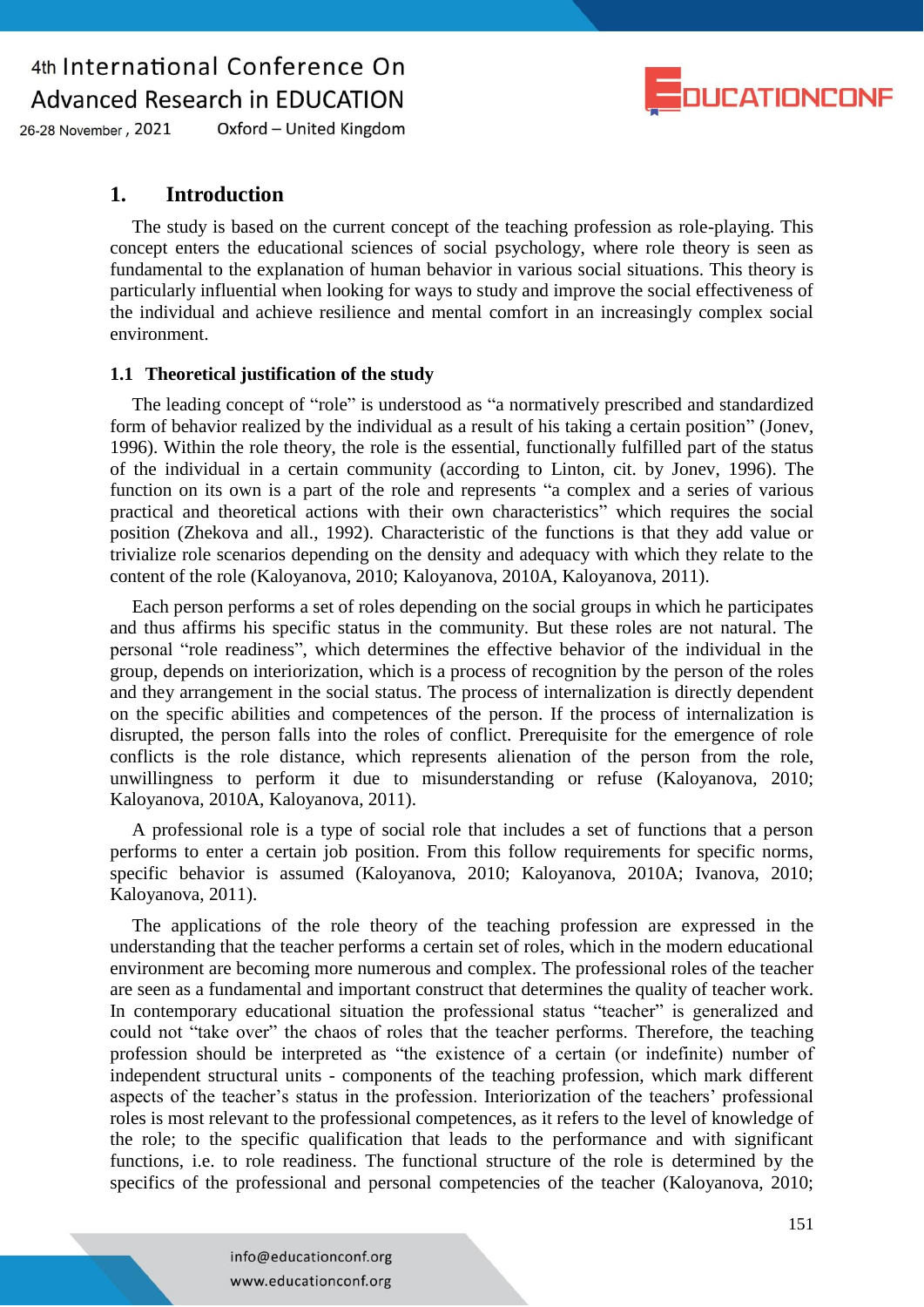

26-28 November, 2021 Oxford - United Kingdom

> Kaloyanova, 2010A, Kaloyanova, 2011). Professional pedagogical competence is being upgraded over the personal competencies through special education (Rasheva-Merdzanova, 2010; Totseva, 2015). The teachers' professional competencies are regulated in the Bulgarian educational system in Ordinance №15 of the Ministry of Education and Science, and usually include significant elements of personal competencies<sup>1</sup>.

#### **1.2 Theoretical model of the study**

The theoretical model of the study is based on the relationship between status, role, function and competence in the teaching profession.

The relationship between status, roles and functions is characterized by two properties. At the same time, the teacher accepts several statuses, they are adequate to the situation. But the teacher could not simultaneously perform the roles associated with them. Therefore, if necessary, other possible statuses are minimized to roles. Status and role are values for the teacher, while the function acquires a value character only if it is adequately included in a professional role (Kaloyanova, 2010; Kaloyanova, 2010A; Kaloyanova, 2010B; Kaloyanova, 2011).

Both properties are manifested through interiorization, which is a process of recognition by the teacher of statuses and their characteristic roles. Interiorization, as a process of achieving role readiness, is relevant to the professional competence of the teacher, as it refers to the level of knowledge of the role; to the specific qualification that leads to the performance and with significant functions. Тhe disrupted process of internalization provokes а role conflicts. Prerequisite for the emergence of role conflicts is the role distance, which represents alienation of the teacher from the role, unwillingness to perform it due to misunderstanding or refuse (Kaloyanova, 2010; Kaloyanova, 2010A; Kaloyanova, 2010B; Kaloyanova, 2011).

In aspect of teacher's profession, the role conflict role can be observed on two levels:

- At the group level there are contradictions within the status-role network. They are caused by the performance of roles with functions that are not provided by the necessary competencies. The reason for such a conflict is the difference between role requirements and role expectations, as well as the teacher's own role uncertainty. In these cases, the imbalance is assumed by the difference between the readiness of the teacher to perform certain roles and the expectations of others (е. g. parents, management) to him;
- At the personality level inter-role conflicts arise caused by the performance of the profession with too many roles that the teacher cannot provide physically, temporally, or functionally. Intra-role conflicts are a form of personal conflict and refer to the "duality" in the performance of a certain role (Kaloyanova, 2010; Kaloyanova, 2010A; Kaloyanova, 2010B; Kaloyanova, 2011).

In the study, the professional roles of the teacher are considered in two main aspects:

1

<sup>1</sup> Ordinance №15 of July 22, 2019 on the status and professional development of teachers, directors and other pedagogical specialists, www.mon.bg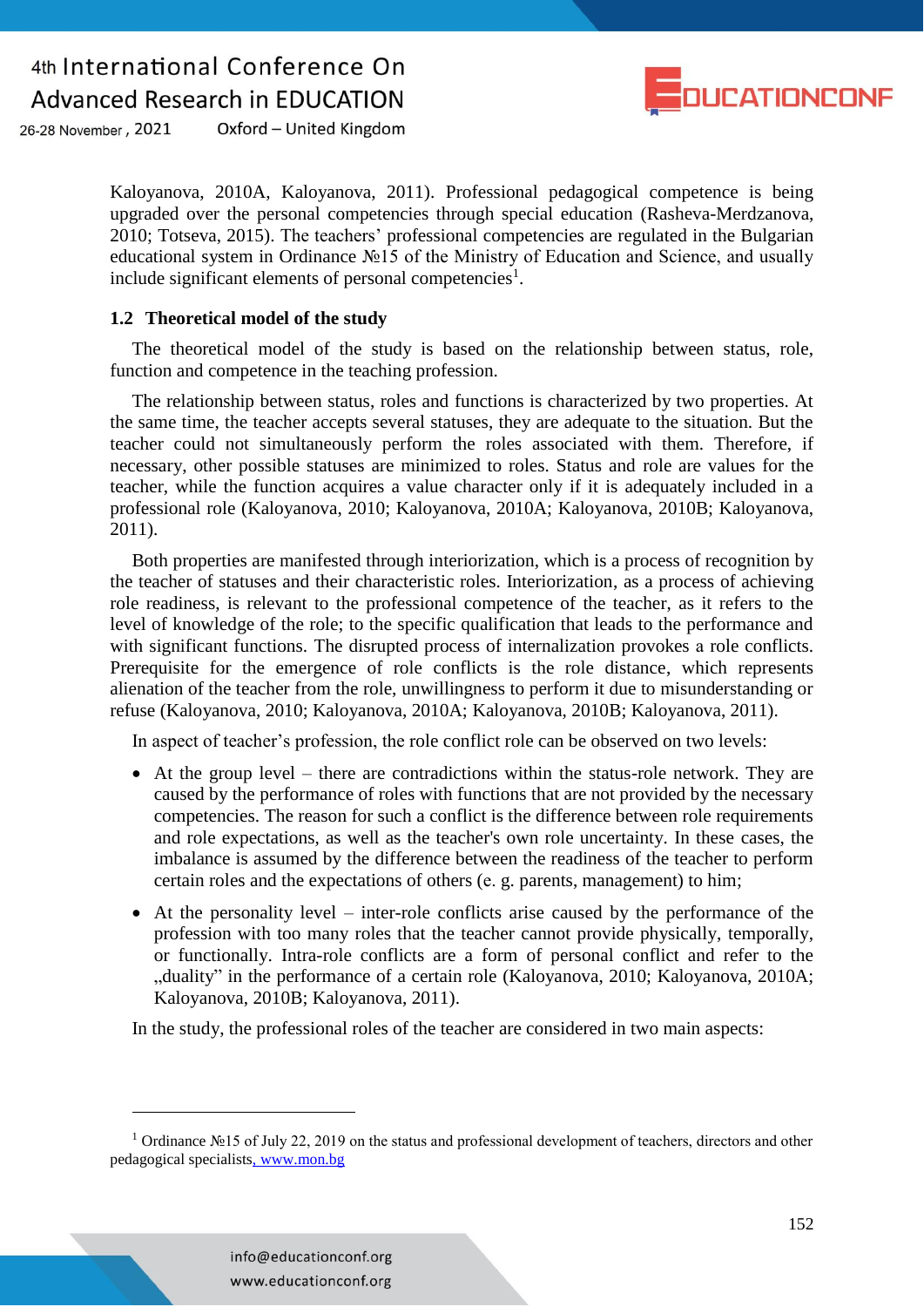

26-28 November, 2021 Oxford - United Kingdom

- traditional roles that are focused on teaching and lead to deficits in the professional activity of the modern teacher;
- current, nonconventional roles, which enter the teaching profession as a result of the changed educational conditions and express the professional behavior of the teacher, centered on the child (Kaloyanova, 2010B).

### **2. Methods**

The aim of the study is to be determined empirically the actual status-role models of Bulgarian primary teachers. The study involved 200 Bulgarian primary teachers.

The research methodology includes a structured questionary, organized in 3 sections. Each section meets a specific research criterion:

The First Criterion is "Attitudes to the Professional Roles". This Section include 9 questions for establishment of teachers attitudes about contemporary professional status and roles, as follows:

- 1 question represent an ordinal scale for ranking 38 teachers' professional roles according to the degree of importance the respondents attach to them;

- 6 questions with an optional answer for determining 5 priority roles for teachers according to the following indicators: most important, most prepared to perform, most untypical, most difficult, most unprepared to perform, need of qualification to perform;

2 questions with free answer to establish the attitudes of teachers towards the functional structure of the most accepted and refused roles.

The Second Criterion is "Attitudes to the Key Professional Competences". This Section include 9 questions for establishment of teachers attitudes about key professional competences, as follows:

1 question represent an ordinal scale for ranking 12 teachers' professional competencies according to the degree of importance the respondents attach to them;

- 8 questions with free answer to establish the relationship of professional competences with professional abilities and factors of the educational environment.

The Third Criterion are the demographic characteristics of the respondents and contains data on gender, age, educational degree, pedagogical experience and location of the educational institution.

The results are analyzed with qualitative and quantitative content analyze, correlative analyze and analyze of the weighting factors. The received results are compared with the results of previous studies.

### **3. Results**

#### **3.1 The demographic characteristics of the respondents**

The study involved 200 primary teachers, of whom 195 were women and 5 were men.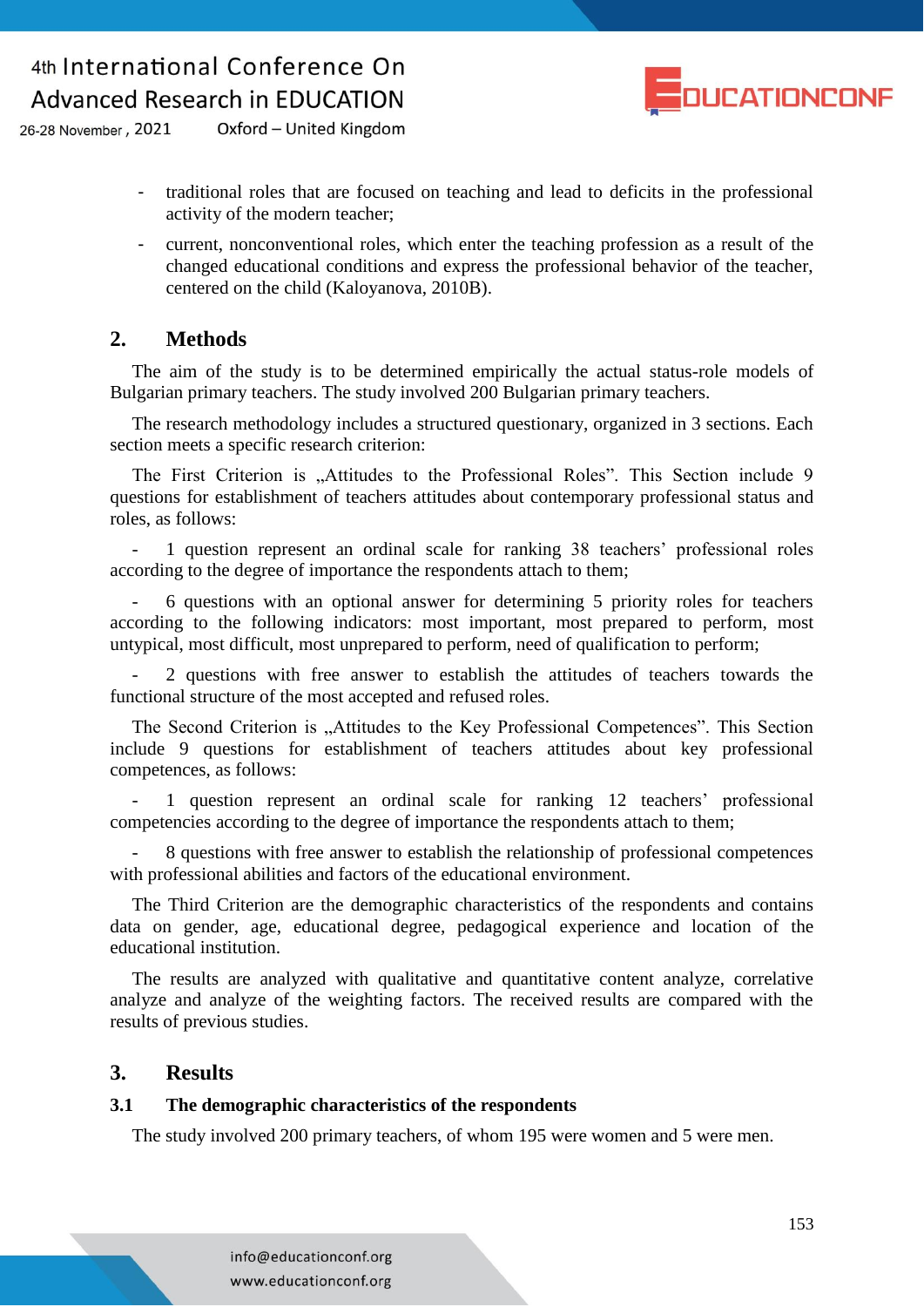

26-28 November, 2021 Oxford - United Kingdom

> Figure 1 shows the distribution of the studied group of teachers according to age, educational degree, pedagogical experience and location of the school in there they work.



*Figure 1: The distribution of the Respondents according to demographical factors* 

Most of the subjects are middle-aged and slightly above average age – between 46 and 55 years. The least are young teachers up to 24 years (Figure 1).

70% of the studied teachers are with high qualification, they have a master's degree and one of them is a doctor. Also, a bigger part of the respondents works in big cities of the country (Figure 1).

The distribution according to the pedagogical experience shows that the main part of the respondents are primary teachers with long experience in the educational system (Figure 1).

It can be argued that the sample is representative for the specifics of the demographic profile of Bulgarian teachers<sup>2</sup>.

#### **3.2 Results of the study on the First Criterion "Attitudes to the Professional Roles"**

Table 1 presents the ranking coefficient for each role according to the ranking of the roles by the studied primary teachers (Table 1).

*Table 1. The Rang Coefficient of The Teacher's Professional Roles*

| $\mathbf{N_2}$ | <b>ROLES</b> |       |
|----------------|--------------|-------|
|                | educator     | UU. I |
|                | authority    | 0,91  |
|                | motivator    | 0,63  |
|                | creator      |       |

 $^2$  <https://www.nsi.bg/bg/>

<u>.</u>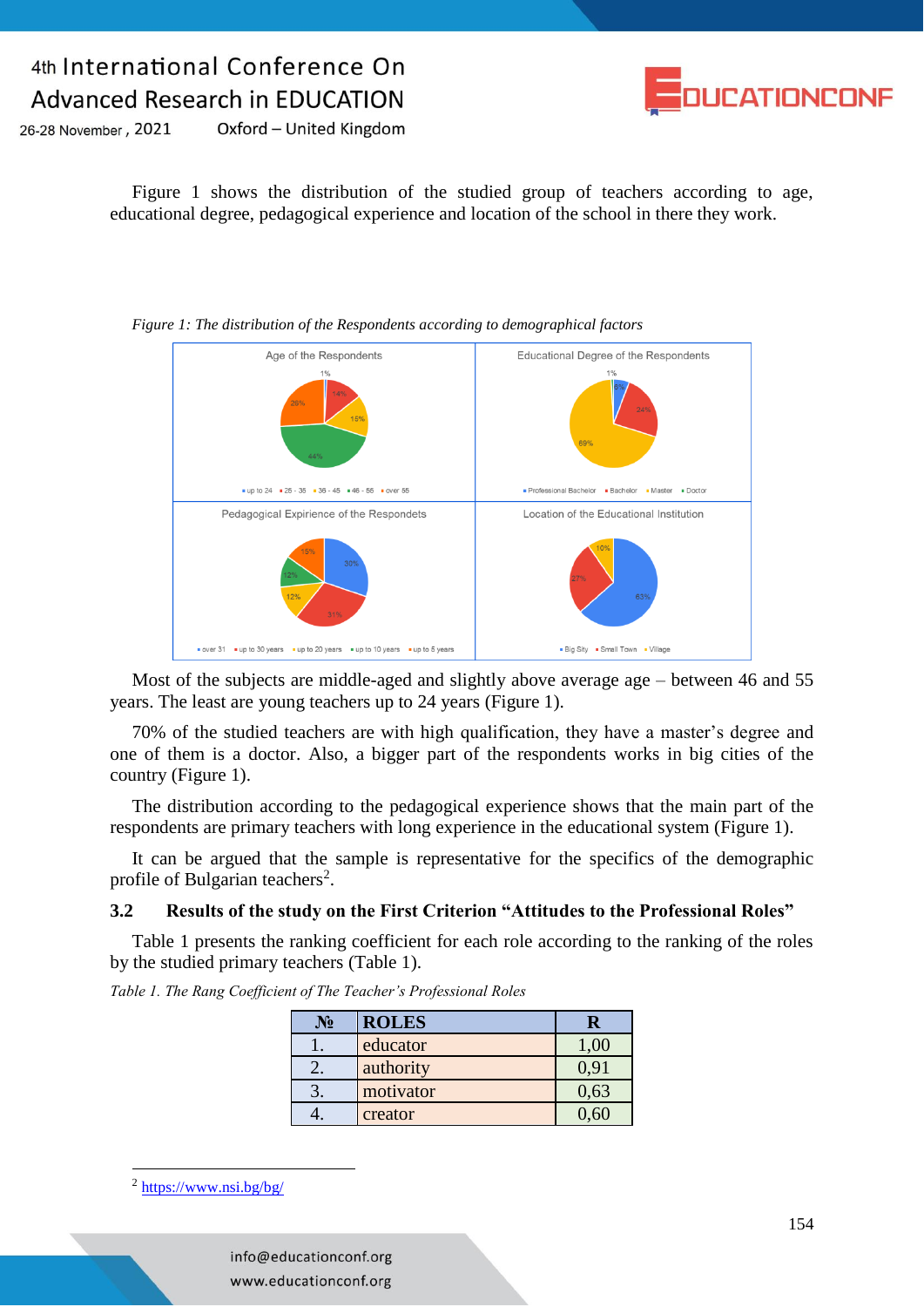Oxford - United Kingdom 26-28 November, 2021

| 5.                | organizer               | 0,53 |
|-------------------|-------------------------|------|
| $\overline{6}$ .  | tutor                   | 0,49 |
| 7.                | manager                 | 0,48 |
| 8.                | innovator               | 0,46 |
| 9.                | lieder                  | 0,43 |
| 10.               | role model              | 0,42 |
| 11.               | examinator              | 0,40 |
| 12.               | planner                 | 0,40 |
| 13.               | friend                  | 0,39 |
| 14.               | advisor                 | 0,39 |
| 15.               | iniciator               | 0,38 |
| 16.               | informator              | 0,35 |
| 17.               | listener                | 0,34 |
| 18.               | consultant              | 0,33 |
| 19.               | contractor              | 0,33 |
| $\overline{20}$ . | observer                | 0,33 |
| 21.               | supervisior             | 0,32 |
| 22.               | mentor                  | 0,31 |
| 23.               | coordinator             | 0,30 |
| 24.               | mediator                | 0,29 |
| 25.               | expert                  | 0,27 |
| 26.               | entrepreneur            | 0,27 |
| 27.               | moderator               | 0,27 |
| 28.               | preceptor               | 0,26 |
| 29.               | supporter               | 0,26 |
| 30.               | distributor             | 0,25 |
| 31.               | selector of information | 0,25 |
| 32.               | collaborator            | 0,24 |
| 33.               | guardian                | 0,23 |
| 34.               | facilitator             | 0,22 |
| 35.               | competitor              | 0,21 |
| 36.               | animator                | 0,21 |
| 37.               | opponent                | 0,19 |
| 38.               | network administrator   | 0,19 |

The five roles with the greatest weight for teachers, according to the importance they attach to them, are the roles of educator, authority, motivator, creator and organizer.

Three of these roles, are defined by the respondents as the most important roles for the primary teacher. That are the roles authority, motivator and creator as an authority is indicated as the most important role form over 50% of respondents. With a statistically insignificant difference (from 0,5%), the role of innovator can also be considered the most important for the studied teachers. However, many primary school teachers do not feel prepared to perform these roles. Especially the role of authority, which is not mentioned by any teacher among the roles he is prepared to perform. The same role an insignificant part of the studied teachers considered for untypical or difficult. Only 6,5% from respondents feel as unprepared to be



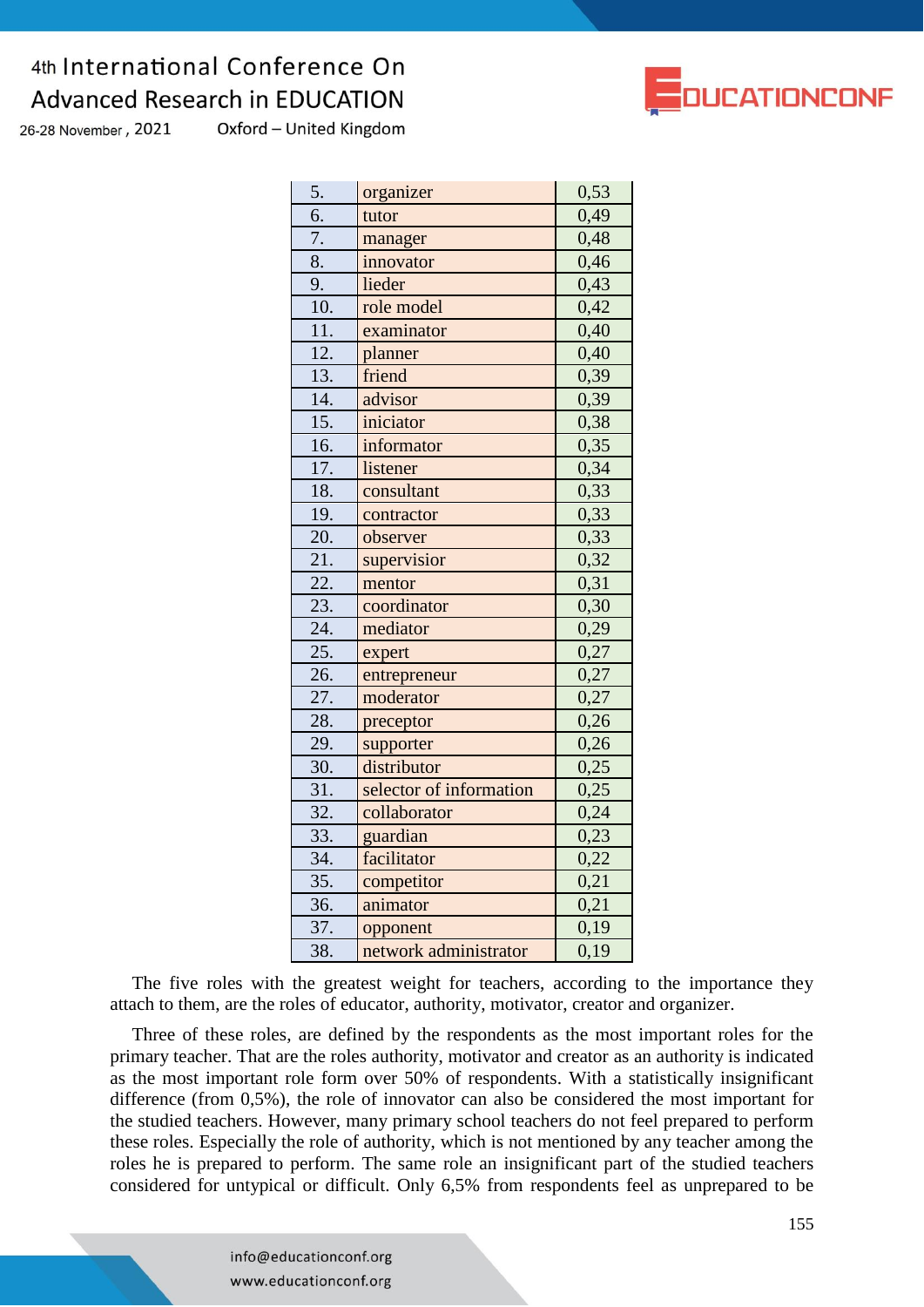

Oxford - United Kingdom 26-28 November, 2021

> authority in the educational environment and under 5% want to qualify for its implementation (Table 2).

> 3 from another most important roles – innovator, motivator and educator are among the roles for which teachers feel well prepared. Especially the role educator which is indicated by over 50% of the respondents. However, the roles of innovator and motivator are markt among the top five roles for which teachers need qualification. Еducator is role that which few primary teachers consider to be untypical or difficult, and none of the respondents feel the need for qualification to perform it. Among the first five roles for which teachers are considered well prepared are also the roles manager and examinator.

> According to the results obtained, one important for the respondents' roles is that of a mediator, but they do not feel sufficiently prepared to perform it and therefore state the need for qualification (Table 2).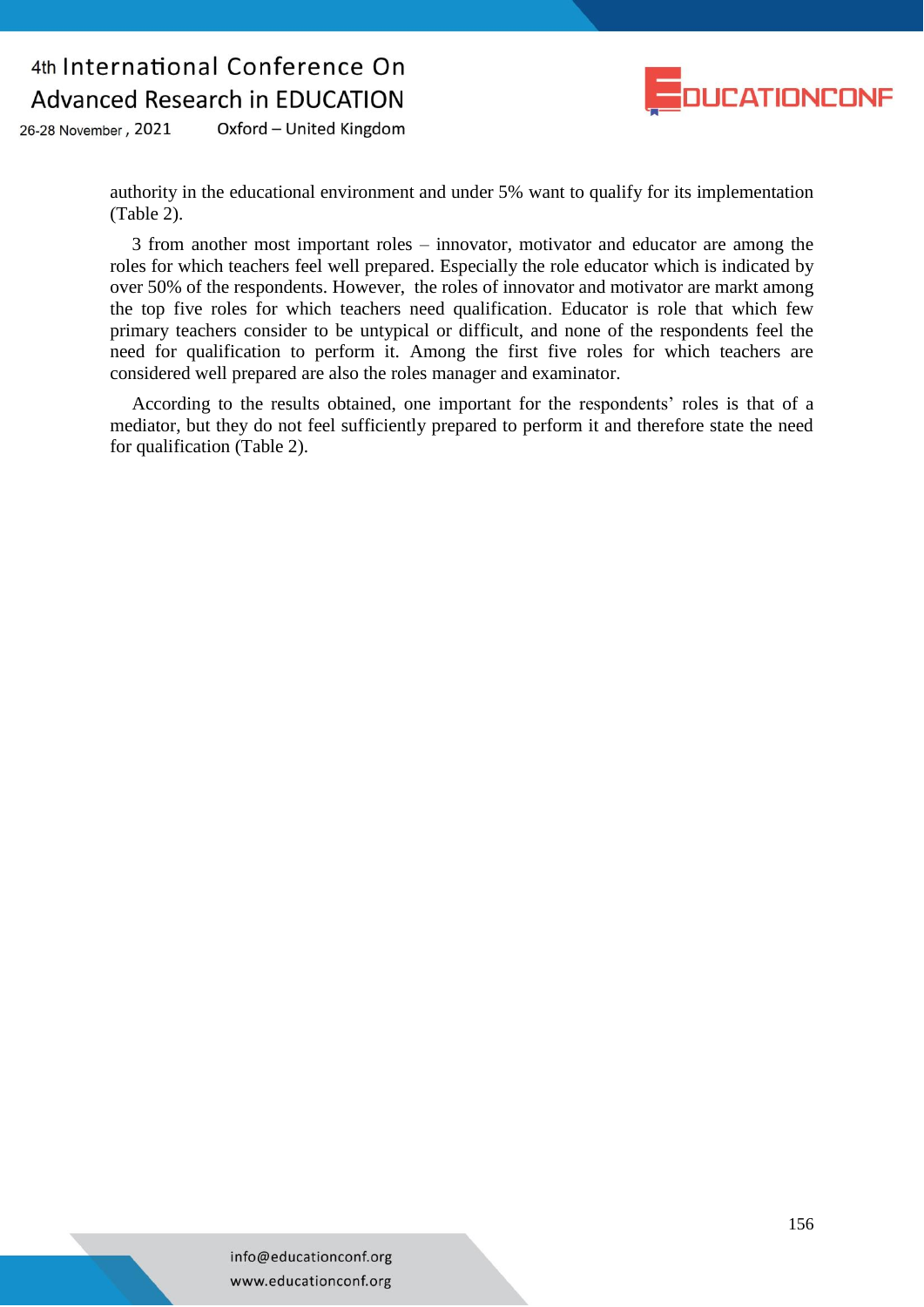

26-28 November, 2021

Oxford - United Kingdom

| <b>ROLES</b>     |                          | <b>IMPORTANT</b> |                  | <b>PREPARED</b>  | <b>UNTYPICAL</b>         |                         | <b>DIFFICULT</b> |                  | <b>UNPREPARED</b> |                  | <b>NEED OF</b><br><b>QUALIFICATION</b> |                         |
|------------------|--------------------------|------------------|------------------|------------------|--------------------------|-------------------------|------------------|------------------|-------------------|------------------|----------------------------------------|-------------------------|
|                  | $\mathbf{F}$             | $\frac{0}{0}$    | $\mathbf{F}$     | $\frac{0}{0}$    | F                        | $\frac{0}{0}$           | $\mathbf{F}$     | $\frac{0}{0}$    | $\mathbf{F}$      | $\frac{0}{0}$    | $\mathbf{F}$                           | $\frac{0}{0}$           |
| authority        | 108                      | 54               | $\theta$         | $\Omega$         | $\overline{4}$           | $\overline{2}$          | 13               | 6,5              | 13                | 6,5              | 9                                      | 4,5                     |
| innovator        | 107                      | 53,5             | 51               | 25,5             | $\mathbf{1}$             | 0,5                     | 45               | 22,5             | 42                | 21               | 78                                     | 39                      |
| motivator        | 85                       | 42,5             | 80               | 40               | 8                        | $\overline{4}$          | 15               | 7,5              | 11                | 5,5              | 49                                     | 24,5                    |
| educator         | 85                       | 42,5             | $\overline{117}$ | 58,5             | $\overline{6}$           | $\overline{3}$          | 6                | 3                | $\overline{0}$    | $\theta$         | $\overline{5}$                         | $\overline{2,5}$        |
| creator          | 69                       | 34,5             | 49               | 24,5             | $\overline{4}$           | $\overline{2}$          | $\overline{14}$  | $\overline{7}$   | $\overline{12}$   | 6                | $\overline{10}$                        | $\overline{5}$          |
| manager          | 49                       | 24,5             | 70               | 35               | $\overline{4}$           | $\overline{2}$          | 24               | $\overline{12}$  | $\overline{17}$   | 8,5              | 13                                     | 6,5                     |
| mediator         | 44                       | 22               | 25               | 12,5             | 13                       | 6,5                     | 21               | 10,5             | 40                | 20               | 53                                     | 26,5                    |
| tutor            | 40                       | 20               | 49               | 24,5             | 16                       | 8                       | 24               | $\overline{12}$  | $\overline{4}$    | $\overline{2}$   | 6                                      | $\overline{\mathbf{3}}$ |
| friend           | 40                       | 20               | 47               | 23,5             | 11                       | $\overline{5,5}$        | 6                | $\overline{3}$   | $\overline{4}$    | $\overline{2}$   | $\overline{2}$                         | $\mathbf{1}$            |
| role model       | $\overline{39}$          | 19,5             | $\overline{24}$  | 12               | 6                        | $\overline{\mathbf{3}}$ | 16               | $\overline{8}$   | 11                | $\overline{5,5}$ | $\overline{8}$                         | $\overline{4}$          |
| organizer        | $\overline{33}$          | 16,5             | 48               | 24               | $\overline{2}$           | $\overline{1}$          | 16               | $\overline{8}$   | $\overline{3}$    | $\overline{1,5}$ | 6                                      | $\overline{3}$          |
| expert           | 28                       | 14               | $\overline{22}$  | 11               | $\overline{56}$          | $\overline{28}$         | $\overline{36}$  | $\overline{18}$  | 67                | 33,5             | 53                                     | $\overline{26,5}$       |
| iniciator        | 26                       | 13               | 36               | 18               | 6                        | $\overline{3}$          | $\overline{17}$  | 8,5              | 16                | 8                | 16                                     | $\overline{8}$          |
| listener         | $\overline{26}$          | 13               | $\overline{31}$  | 15,5             | $\overline{45}$          | 22.5                    | $\overline{22}$  | 11               | $\overline{4}$    | $\overline{2}$   | $\overline{4}$                         | $\overline{2}$          |
| planner          | 20                       | 10               | 35               | 17,5             | 6                        | $\overline{3}$          | 27               | 13,5             | $\overline{9}$    | 4.5              | $\overline{2}$                         | $\mathbf{1}$            |
| lieder           | $\overline{18}$          | 9                | $\overline{18}$  | 9                | $\overline{11}$          | 5,5                     | 10               | 5                | $\overline{27}$   | 13,5             | $\overline{29}$                        | 14,5                    |
| examinator       | $\overline{18}$          | 9                | $\overline{52}$  | 26               | 8                        | $\overline{4}$          | $\overline{34}$  | 17               | 9                 | 4,5              | $\overline{20}$                        | $\overline{10}$         |
| contractor       | $\overline{17}$          | 8,5              | $\overline{38}$  | $\overline{19}$  | $\overline{57}$          | 28,5                    | 40               | 57               | $\overline{7}$    | $\overline{3.5}$ | 6                                      | $\overline{\mathbf{3}}$ |
| consultant       | 16                       | 8                | 25               | 12,5             | 20                       | 10                      | 13               | 6,5              | $\overline{13}$   | 6,5              | $\overline{12}$                        | $\overline{6}$          |
| advisor          | $\overline{16}$          | 8                | 31               | 15,5             | 14                       | $\overline{7}$          | 14               | $\overline{7}$   | $\overline{9}$    | 4,5              | $\overline{13}$                        | $\overline{6,5}$        |
| selector of info | 14                       | $\overline{7}$   | $\overline{3}$   | 1,5              | 27                       | 13,5                    | 38               | $\overline{19}$  | 29                | 14,5             | 21                                     | $\overline{10,5}$       |
| network admin    | 14                       | $\overline{7}$   | $\overline{2}$   | $\mathbf{1}$     | 68                       | 34                      | 78               | 39               | 95                | 47,5             | 60                                     | 30                      |
| animator         | 14                       | $\overline{7}$   | $\mathbf{1}$     | 0,5              | 95                       | 47,5                    | $\overline{57}$  | 28,5             | 58                | 29               | 27                                     | 13,5                    |
| supervisior      | $\overline{13}$          | $\overline{6,5}$ | $\overline{32}$  | 16               | $\overline{31}$          | 15,5                    | $\overline{44}$  | $\overline{2}$   | 19                | 9,5              | 9                                      | 4,5                     |
| coordinator      | $\overline{12}$          | 6                | $\overline{18}$  | 9                | 11                       | $\overline{5,5}$        | $\overline{32}$  | 16               | $\overline{21}$   | 10,5             | $\overline{27}$                        | 13,5                    |
| competitor       | 12                       | 6                | $\overline{0}$   | $\overline{0}$   | 77                       | 38,5                    | 48               | 24               | 40                | 20               | 20                                     | 10                      |
| entrepreneur     | 12                       | 6                | $\overline{12}$  | 6                | 61                       | 30,5                    | $\overline{54}$  | $\overline{27}$  | 61                | 30,5             | $\overline{59}$                        | 29,5                    |
| observer         | $\overline{12}$          | 6                | 28               | 14               | 31                       | 15,5                    | 21               | 10,5             | $\overline{15}$   | 7,5              | $\overline{4}$                         | $\overline{2}$          |
| informator       | $\overline{12}$          | 6                | $\overline{15}$  | 7,5              | 14                       | $\overline{7}$          | 10               | 5                | $\overline{7}$    | 3,5              | $\overline{4}$                         | $\overline{2}$          |
| opponent         | $\overline{12}$          | 6                | $\mathbf{1}$     | 0.5              | $\overline{\textbf{83}}$ | 41,5                    | 40               | $\overline{20}$  | $\overline{56}$   | $\overline{28}$  | 11                                     | $\overline{5,5}$        |
| moderator        | $\overline{12}$          | 6                | $\overline{4}$   | $\overline{2}$   | 8                        | $\overline{4}$          | $\overline{15}$  | $\overline{7,5}$ | $\overline{26}$   | $\overline{13}$  | $\overline{26}$                        | 13                      |
| collaborator     | 12                       | $\overline{6}$   | $\overline{5}$   | $\overline{2,5}$ | 14                       | $\overline{7}$          | 5                | 2,5              | 8                 | $\overline{4}$   | 8                                      | $\overline{4}$          |
| guardian         | $\overline{12}$          | 6                | $\overline{4}$   | $\overline{2}$   | $\overline{59}$          | 29,5                    | 40               | $\overline{20}$  | 30                | $\overline{15}$  | 14                                     | $\overline{7}$          |
| mentor           | 10                       | 5                | $\overline{12}$  | 6                | 11                       | $\overline{5,5}$        | 18               | 9                | $\overline{31}$   | 15,5             | $\overline{32}$                        | 16                      |
| preceptor        | 10                       | 5                | 15               | 7,5              | 12                       | 6                       | 16               | 8                | 10                | 5                | 10                                     | $\overline{5}$          |
| facilitator      | 8                        | $\overline{4}$   | $\overline{10}$  | 5                | 10                       | $\overline{5}$          | $\overline{12}$  | 6                | $\overline{31}$   | 15,5             | $\overline{35}$                        | 17,5                    |
| distributor      | $\overline{4}$           | $\overline{c}$   | 14               | $\overline{7}$   | 60                       | 30                      | $\overline{27}$  | 13,5             | $\overline{35}$   | 17,5             | 10                                     | $\overline{5}$          |
| supporter        | $\overline{\mathcal{L}}$ | $\overline{2}$   | $\overline{7}$   | $\overline{3,5}$ | $\overline{19}$          | 9,5                     | 10               | 5                | $\overline{2}$    | $\mathbf{1}$     | $\overline{12}$                        | $\overline{6}$          |

*Table 2: Distribution of teachers' professional roles according to indicators*

In opposite, the role network administrator is indicated as important from only 4%. Network administrator is determinated as one of the most untypical and most difficult professional roles from the respondents. Also, for performing of this role the studied primary teachers feel most unprepared. But this role is in top 5 of the roles for which primary school teachers need qualifications (Table 2).

The most refused professional roles from the respondents are the roles of opponent, network administrator, distributor, competitor and animator (Table 1 and Table 2).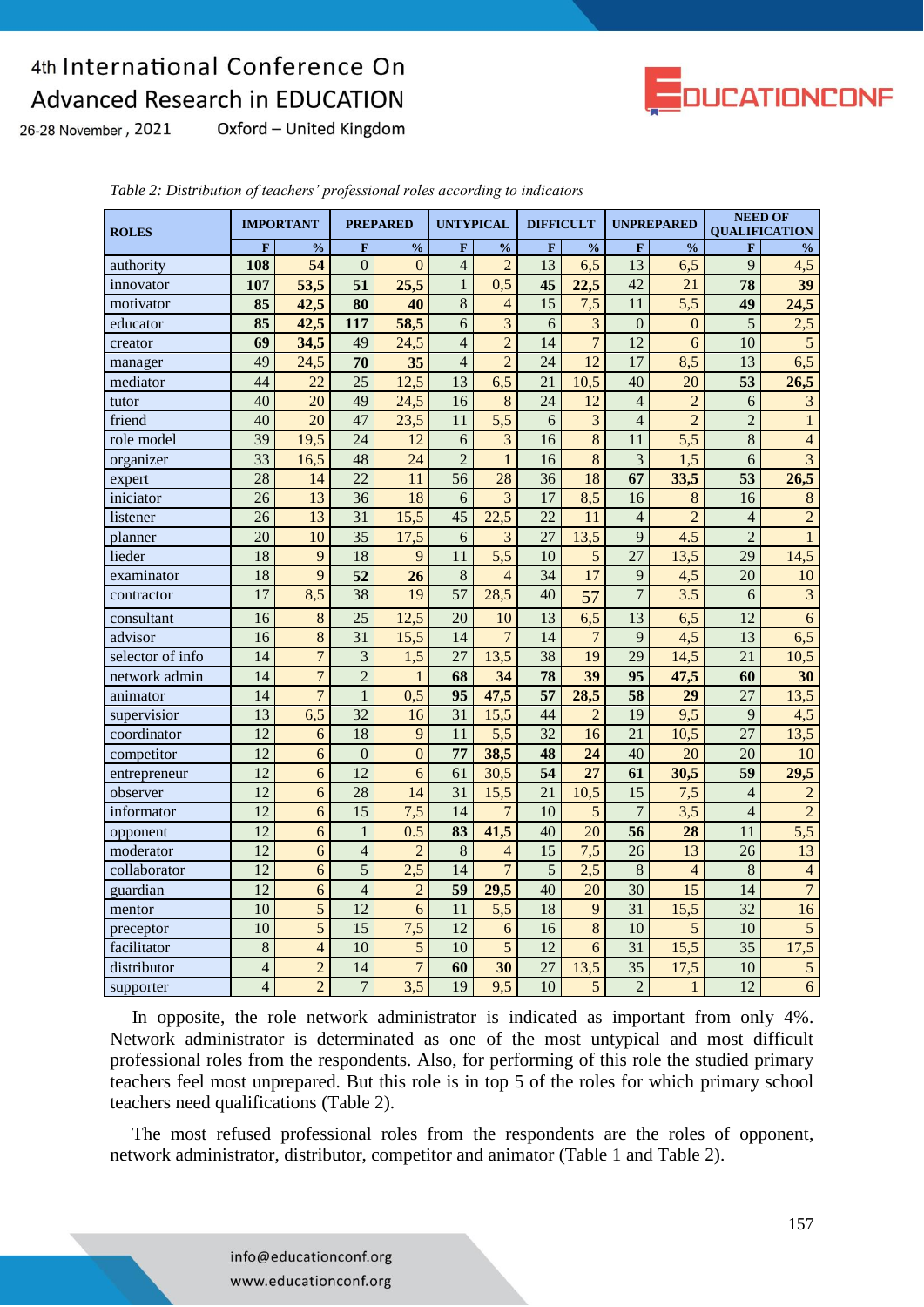

26-28 November, 2021 Oxford - United Kingdom

> According to the research thesis, in this part of the study it can be argued that educator is the primary teacher's status (Table 1 and Table 2). Depending on the specific educational situation this status includes the roles authority, innovator, motivator, creator, manager, examinator, organizer, expert, network administrator, entrepreneur, mediator (Table 2).

> Some of these roles load and create tension for primary teachers because they are difficult to perform (for example roles innovator, network administrator and entrepreneur) or the primary teacher feel not prepare to perform it and need additional qualification (for example roles innovator, motivator, expert, network administrator, entrepreneur) (Table 2). Regarding the role of authority, it can be assumed that the studied primary teachers do not associate authority with certain competencies and accept authority as something inherent in the teaching profession, which is not subject to formation or development (Table 2).

> Table 3 presents the functions with which the respondents connect the important professional roles. Data are derived through quantitative and qualitative content analysis and summarize over 50% of the opinions expressed by respondents (Table 3).

| N <sub>2</sub> | <b>Functions</b>                                                      | $\frac{1}{2}$ |
|----------------|-----------------------------------------------------------------------|---------------|
| 1.             | Building authority in relation to children, parents, colleagues       | 94            |
| 2.             | Teaching children                                                     | 92            |
| 3.             | Planing and organizing the educational process                        | 88            |
| 4.             | Motivating students                                                   | 86            |
| 5.             | Creativity in work                                                    | 78            |
| 6.             | Use of innovations in the educational process                         | 77            |
| 7.             | Developing important key competencies of children – honesty, justice, | 73            |
|                | tolerance, independence                                               |               |
| 8.             | Sterss and dedication at work                                         | 59            |
| 9.             | Development of educational resources                                  | 55            |
| 10.            | Assessment of student achievement                                     | 53            |

*Table 3. Functions characterizing the important roles for primary teachers*

The derived model of teachers' attitudes to the professional roles is related with 10 main functions (Table 2).

This status and the roles it include, teachers perform with the following functions:

- Educator teaching children; developing important key competencies of children honesty, justice, tolerance, independence;
- Authority, mediator building authority in relation to children, parents, colleagues;
- Expert, entrepreneur, innovator, network administrator  $-$  use of innovations in the educational process, development of educational resources;
- $Motivator motivating students;$
- Creator creativity in work;
- Manager, organizer planing and organizing the educational process; sterss and dedication at work;
- Examinator assessment of student achievement.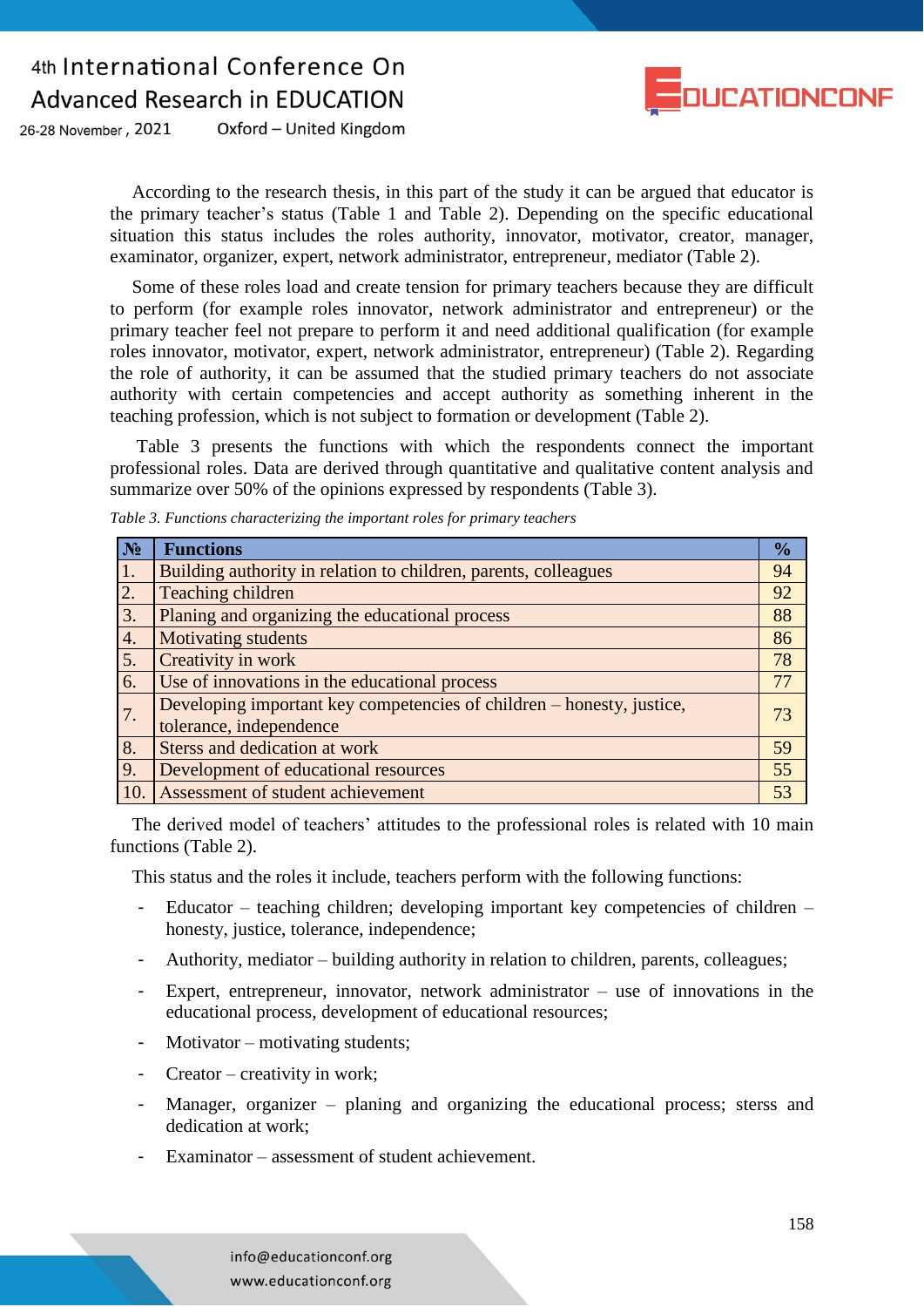

Oxford - United Kingdom 26-28 November, 2021

#### **3.3 Results of the study on the Second Criterion "Attitudes to Key Professional Competences"**

The weighting factors of teacher's professional competences according to the determinated rang coefficient are visualized on the Table 4.

The obtained data show that only one competence is a priority for primary teachers. This is a competence "Planning, organizing, and realizing lessons". The other 11 competencies have significantly lower weights than the first ranked (Table 4).

| $N_2$          | <b>TEACHERS' PROFESSIONAL COMPETENCES</b>                                                                    | $\mathbf{R}$ |
|----------------|--------------------------------------------------------------------------------------------------------------|--------------|
|                | Planning, organizing and realizing lessons                                                                   | 1,00         |
| $\frac{1}{2}$  | Organizing and maintaining an innovative and dynamic educational environment                                 | 0,52         |
|                | Active interaction with the parents/ family                                                                  | 0,48         |
| $\overline{4}$ | Planning, organizing, and implementing additional educational activities<br>(extracurricular, project, etc.) | 0,43         |
| $\overline{5}$ | Development of didactic materials, incl. electronic                                                          | 0,40         |
| 6              | Use of information and communication technologies in the educational process<br>and professional activity    | 0,38         |
| $\overline{7}$ | Diagnosis and analysis of the achievements of the students                                                   | 0,36         |
| $\sqrt{8}$     | Education of children / students in accordance with the social norm                                          | 0,33         |
| $\overline{9}$ | Planning and implementation of additional support activities                                                 | 0,31         |
| 10             | Interaction with colleagues, incl. other pedagogical and non-pedagogical<br>specialists                      | 0,24         |
| 11             | Interaction with other institutions and NGOs                                                                 | 0,22         |
| 12             | Participation in the management of the school                                                                | 0,19         |

*Table 4. The Rang Coefficient of The Teacher's Professional Competences*

This conclusion is confirmed by the results obtained in determining the most important competence for primary teachers. Тhe results presented in Table 5 shows that organizing, planning, and implementing lessons is the only competence indicated by over 50% of the respondents (Table 5).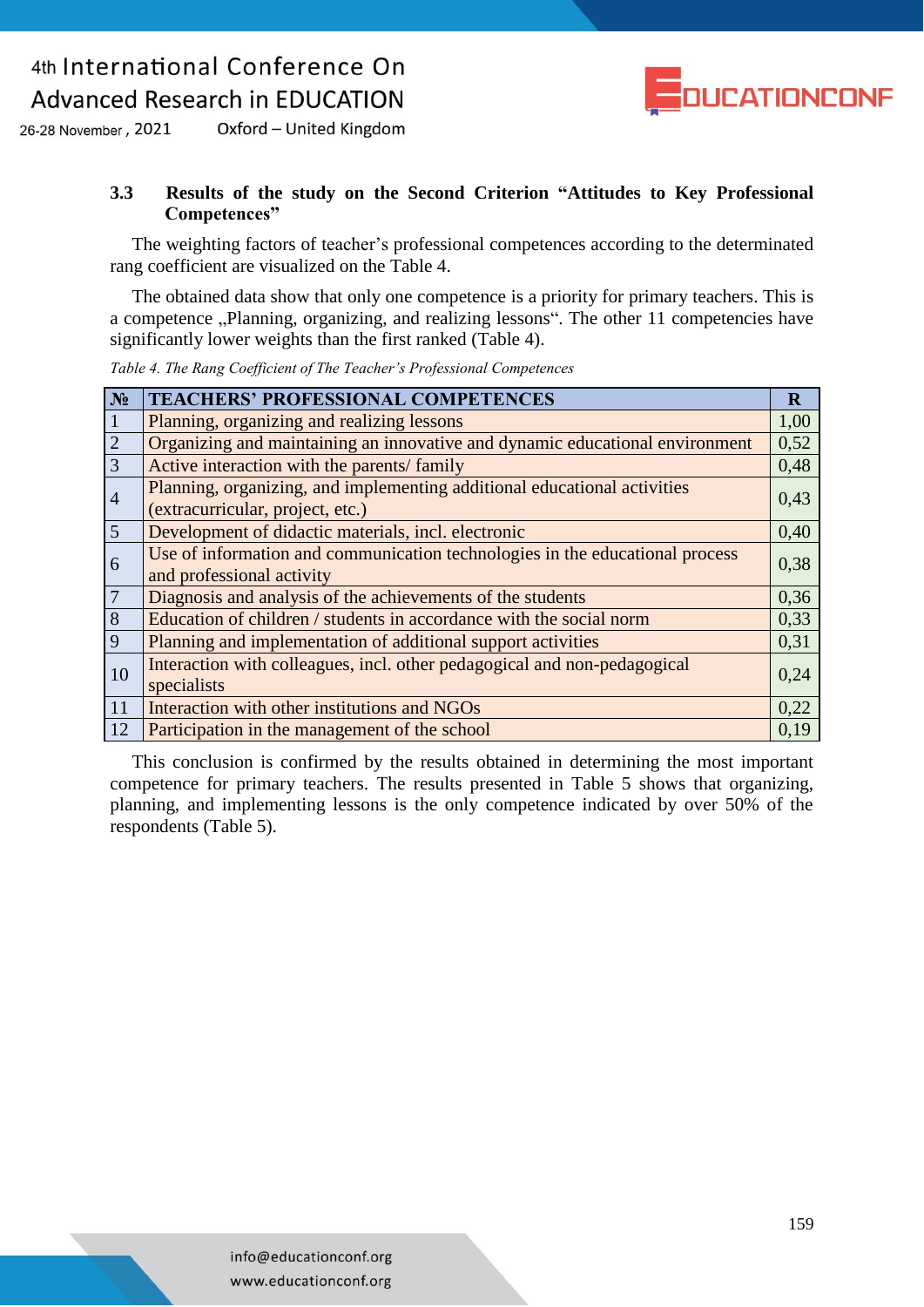

Oxford - United Kingdom 26-28 November, 2021

> *Table 5. The Teacher's Professional Competences according to the Degree of Importance for the Primary Teachers*

| $N_2$          | <b>TEACHERS' PROFESSIONAL COMPETENCES</b>                                                                   | $\mathbf F$ | $\frac{0}{0}$ |
|----------------|-------------------------------------------------------------------------------------------------------------|-------------|---------------|
|                | Planning, organizing and realizing lessons                                                                  | 132         | 66            |
| $\overline{2}$ | Active interaction with the parents/ family                                                                 | 83          | 41,5          |
| 3              | Organizing and maintaining an innovative and dynamic educational<br>environment                             | 69          | 34,5          |
| $\overline{4}$ | Interaction with colleagues, incl. other pedagogical and non-pedagogical<br>specialists                     | 57          | 28,5          |
| $\overline{5}$ | Education of children / students in accordance with the social norm                                         | 43          | 21,5          |
| 6              | Planning, organizing and implementing additional educational activities<br>(extracurricular, project, etc.) | 42 21       |               |
| $\overline{7}$ | Use of information and communication technologies in the educational<br>process and professional activity   | 38          | 19            |
| 8              | Diagnosis and analysis of the achievements of the children / students                                       | 24          | 12            |
| 9              | Development of didactic materials, incl. electronic                                                         | 17          | 8,5           |
| 10             | Planning and implementation of additional support activities                                                | 15          | 7,5           |
| 11             | Interaction with other institutions and NGOs                                                                | 5           | 2,5           |
| 12             | Participation in the management of the school                                                               |             |               |

Particularly insignificant for primary teachers are the competencies for participation in school management and interaction with other institutions and NGOs (Table 5).

The realization of the competence planning, organizing and realizing lessons is associated from the respondents with rich set of 17 abilities (Table 6). 7 of them can be singled out as leading, as they are simultaneously indicated by over 50% of the respondents and fall between the first and second place in their answers. These are the resourcefulness, respect, organization, adaptability, empathy, exactingness and patience (Table 6).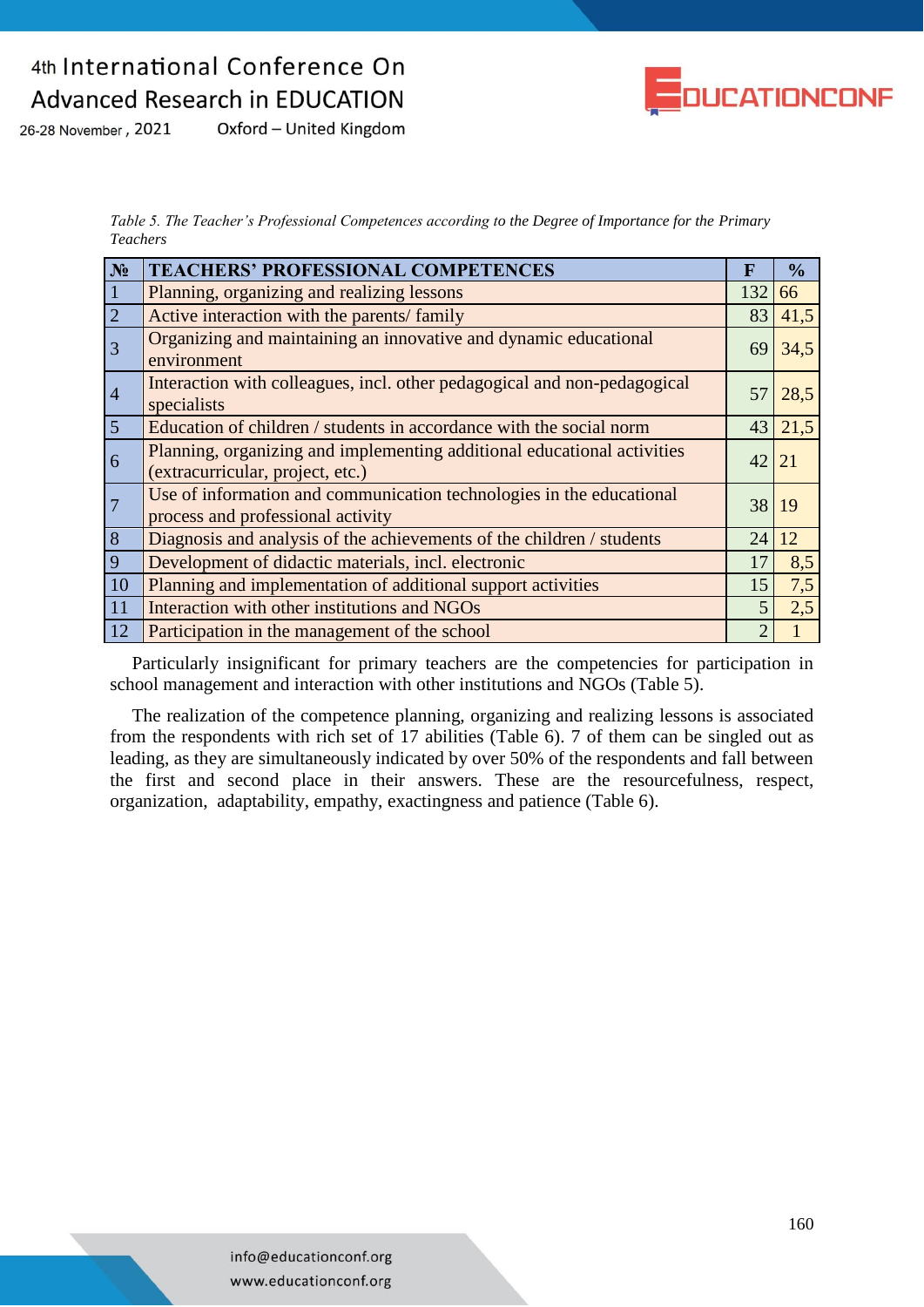

Oxford - United Kingdom 26-28 November, 2021

> *Table 6. The Primary Teacher's Abilities according to the Degree of Importance for the Professional Competences*

| $N_2$          | <b>Abbilities</b>                     | $\frac{0}{0}$ | <b>Average Rang of</b><br>the Response |
|----------------|---------------------------------------|---------------|----------------------------------------|
| $\mathbf{1}$   | resourcefulness                       | 62            | 1,43                                   |
| $\sqrt{2}$     | respect                               | 58            | 1,27                                   |
| $\overline{3}$ | organization                          | 54            | 1,82                                   |
| $\overline{4}$ | informed                              | 52            | 2,44                                   |
| 5              | adaptability                          | 48            | 1,76                                   |
| 6              | observation                           | 45            | 2,82                                   |
| 7              | flexiblity                            | 43            | 2,15                                   |
| 8              | self-development and self-cultivation | 40            | 2,68                                   |
| 9              | empathy                               | 38            | 1,71                                   |
| 10             | comunikative                          | 34            | 2,55                                   |
| 11             | fairness                              | 32            | 2,87                                   |
| 12             | emotional stablity                    | 31            | 2,73                                   |
| 13             | exactingness                          | 29            | 1,86                                   |
| 14             | self-criticism                        | 26            | 2,64                                   |
| 15             | patience                              | 25            | 1,56                                   |
| 16             | inspiriance                           | 25            | 2,42                                   |
| 17             | tolerance                             | 25            | 2,22                                   |

Establishing the relation between roles and competencies confirms that primary teachers associate their best developed competencies with the five roles that are most important to them, and the leading role is educator. Also, the studied teachers categorically refuse the roles of competitor, opponent, network administrator and animator (Figure 2).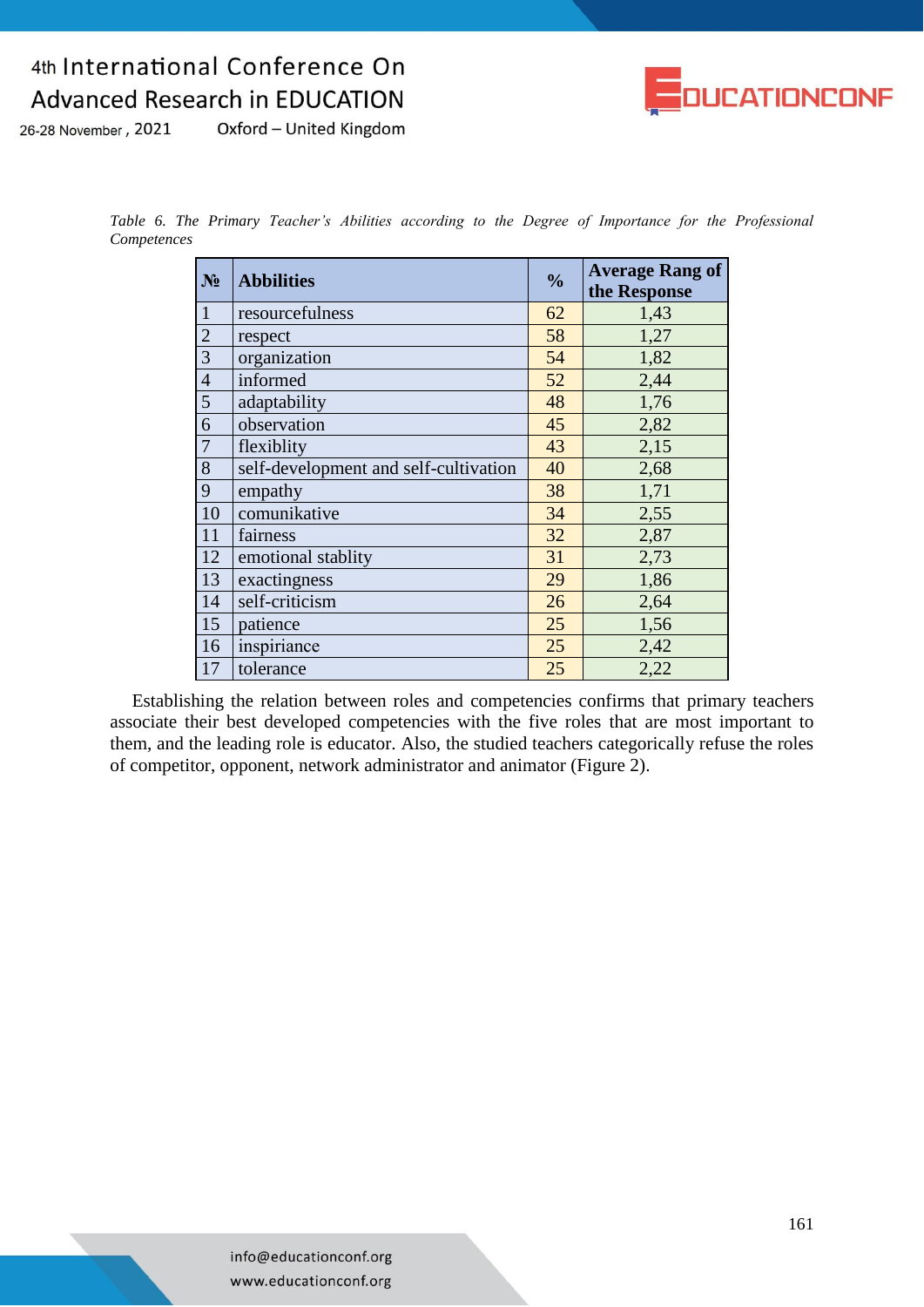

26-28 November, 2021 Oxford - United Kingdom



#### *Figure 2: The Relation between the Professional Roles and Competences in %*

#### **4. Discussion**

Based on the theoretical model of the study and research results, a current empirical status role model of the Bulgarian primary teachers can be derived.

The status with which a primary teachers in the profession identify, is educator.

The status of educator is filled four main roles: innovator, authority, motivator and creator and supplemented in specific educational situation with the roles of manager, organizer and examinator. Its functional structure includes teaching and developing important key competencies of children as honesty, justice, tolerance, independence; planning and organizing the educational process; stress and dedication at work; assessment of student achievement.

Primary teachers vary in other roles, complementing the main ones by filling them with the following functions:

- Authority, completed with mediator building authority in relation to children, parents, colleagues;
- Innovator, completed with expert, entrepreneur, network administrator  $-$  use of innovations in the educational process, development of educational resources;
- Motivator motivating students;
- Creator ccreativity in work;

The necessary competence for the realization of the described status-role model are the competencies for planning, organizing and realizing lessons.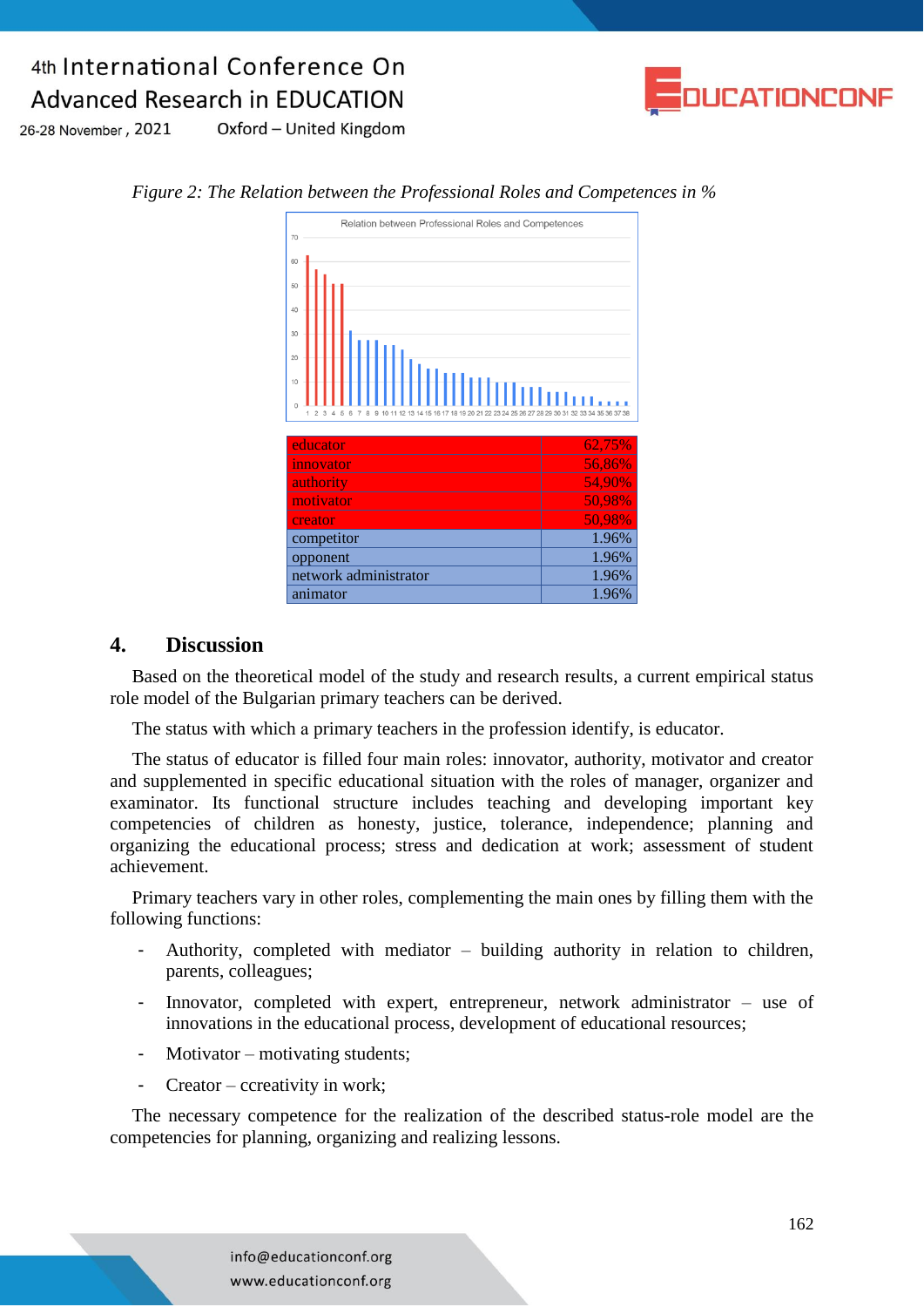

26-28 November, 2021 Oxford - United Kingdom

> The qualities that the primary teachers must possess for the fully realization of this model are resourcefulness, respect, organization, adaptability, empathy, exactingness and patience.

#### **5. Conclusion**

It can be summarized that studied primary teachers have a contradictory and unstable attitude towards their professional roles in the educational environment. Their status-role models are complex, they show incomplete internalization of important roles for the modern teacher, resp. presence of serious role conflicts.

Some of the roles that teachers perform in their professional activities with the necessary readiness, they do not consider important - these are the roles of manager and examinator. Among the minor roles, however, there are also those for the performance of which they do not feel ready and feel stress in their performance. However, for the performance of these roles primary teachers want to qualify in order to include them more effectively in their role repertoire. In addition, these roles are refused by teachers as burdensome and imposed "under pressure" – these are the roles network administrator and entrepreneur.

Other roles, such as innovator, mediator, motivator and expert, are defined by primary teachers as relatively important, but they lack skills in their performance and state the need for qualification.

One of the most important roles for the respondents – an innovator, they perform with difficulty and although they are considered prepared for its implementation, it is among the top five roles for which teachers need qualification. Another important role – that of authority, teachers do not associate with specific functions and skills, except when they complement it with the role of mediator.

The studied teachers identify their status-role models with a professional competence that is traditional for the teaching profession – the competence for planning, organizing and realizing lessons, and neglect the other competencies that are normatively attributed to the modern teacher. To compensate a roles and competence deficit, primary school teachers use a serious set of skills that they uncoordinated incorporate into their status-role models.

Traditionally, teachers reject roles that enter education from other professional fields but are necessary for the effective work of the modern teacher - these are the roles competitor, opponent, network administrator, animator, facilitator, distributor, supporter.

A comparison of the results with previous research shows that the status-role models of primary teachers over a period of 10 years are becoming more complex and dynamic. There is still significant resistance to the complicating teaching profession. The tension in the work of the teacher grows, but with it grows the desire to master new skills, roles and competencies. This and similar studies show the need to systematize the processes of teacher training and qualification.

#### **Acknowledgment**

This paper is an output of the science project NIH-436/2020 "Trends and perspectives in the development of status-role models and key competencies of Bulgarian teachers"